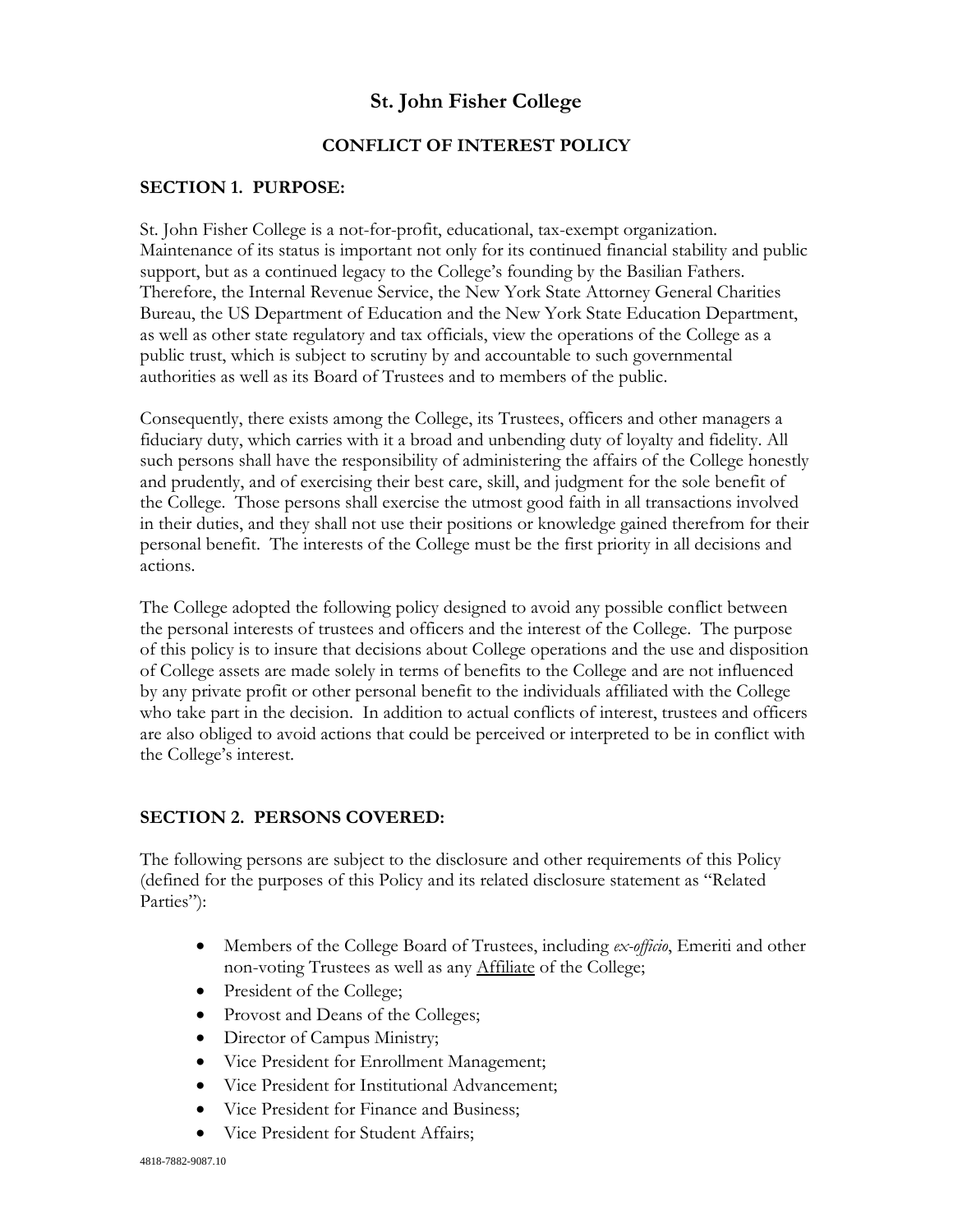- College Counsel;
- any officer of any Affiliate of the College;
- any other individuals who can exercise substantial influence over the affairs of the College ("Key Person"); and

Related Parties also include any of the following:

- With respect to any of the individuals listed above, the individual's (a) spouse or domestic partner as defined in New York Public Health Law Section 2954-A; (b) ancestors; (c) children (whether natural or adopted), grandchildren, great grandchildren and brother or sisters (whether by whole or half-blood); and (d) the spouses or domestic partners of individuals listed in (c) (defined for the purposes of this Policy and its related disclosure statement as "Relative"); and
- With respect to any of the individuals listed above and any Relative, any organization in which any of those Related Parties has a controlling interest. A controlling interest is defined as: (a) for corporations, ownership (directly or indirectly) of more than 35% of the combined voting power; (b) for partnerships or personal service corporations, ownership (directly or indirectly) of more than 5% of the profits interest; and (c) for trusts or estates, ownership (directly or indirectly) of more than 35% of the beneficial interest.

"Key Person" includes any person, *other than a trustee or officer*, whether or not an employee of the College, who:

- has responsibilities, or exercises powers or influence over the College as a whole similar to the responsibilities, powers, or influence of trustees and officers;
- manages the College or a segment of the College that represents a substantial portion of the activities, assets, income, or expenses of the College, which for these purposes shall be *ten percent* ([1](#page-1-0)0%); or<sup>1</sup>
- alone or with others controls or determines a substantial portion of the Corporation's capital expenditures or operating budget, which for these purposes shall be *ten percent (10%)*.

"Affiliate" is any entity controlled by, or in control of, the College.

# **SECTION 3. TRANSACTIONS COVERED:**

The transactions subject to this Policy include:

<span id="page-1-0"></span><sup>4818-7882-9087.10</sup> <sup>1</sup> "Substantial" is not defined under the statute. SJFC needs to determine what is "substantial" for its purposes. Percentage listed is suggested threshold only.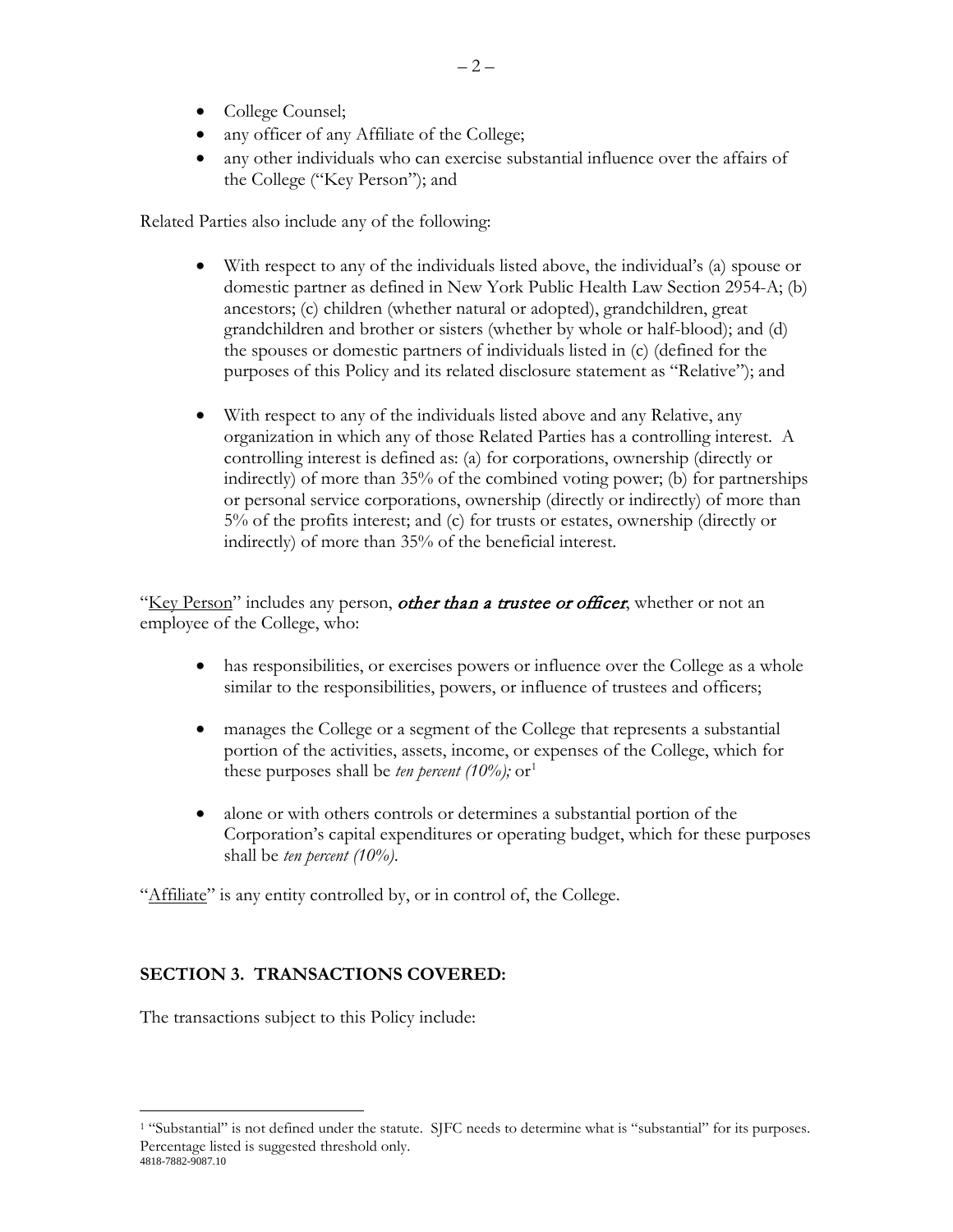- (a) Related Party Transaction which is any transaction, agreement or other arrangement in which a Related Party has a financial interest and in which the College or any Affiliate of the College is a participant.
	- a. The following shall not be considered a Related Party Transaction:
		- i. A transaction that is de minimis, including: a single transaction that does not exceed \$100,000; or multiple transactions with a single third-party within a twelve (12) month period that does not exceed this threshold.
		- ii. A transaction that is not subject to approval by the Board of Trustees pursuant to the College's Contract Approval Policy
		- iii. A benefit provided to a Related Party solely as a member of a class of the beneficiaries that the College serves as part of its charitable activities, and which benefit is available to all similarly situated members of the same class on the same terms.
- (b) Conflict of Interest which is any transaction with that is not a Related Party Transaction, but involves a transaction that could be perceived or interpreted to be in conflict with the College's interest.

The intent is to reach any relationship or transaction with the College which involves or could ultimately harm or benefit it financially.

It is expected that Related Parties will recognize those areas which may give rise to conflict in the normal course of business and hold themselves to the highest standards of ethical, moral and behavioral values as exercised within the College community. It is the policy of the Board of Trustees that the existence of any Related Party Transaction shall be disclosed and considered before any transaction with the College is consummated. It shall be the continuing responsibility of all Related Parties to scrutinize their transactions and outside business interests and relationships for potential conflicts and to make such disclosures immediately.

# **SECTION 4. DISCLOSURE PROCEDURE:**

- Duty to Complete Questionnaire. Prior to becoming a trustee, officer, or Key Person and annually thereafter, each trustee, officer or Key Person shall complete a conflict of interest questionnaire identifying, to the best of that person's knowledge, any entity of which such trustee, officer, or Key Person is an officer, director, trustee, member, owner, or employee with which the College has a relationship, and any transaction in which the College might have a conflicting interest. The questionnaire shall be in the form approved by the Audit Committee.
- Duty to Update Information. Each trustee, officer or Key Person shall promptly advise the Designated Compliance Officer of any changes to the information provided in that individual's last completed conflict of interest questionnaire.

4818-7882-9087.10 If during the course of a Board or committee meeting, discussion, or deliberation any actual or potential conflict of interest or related party transaction becomes apparent to a Board or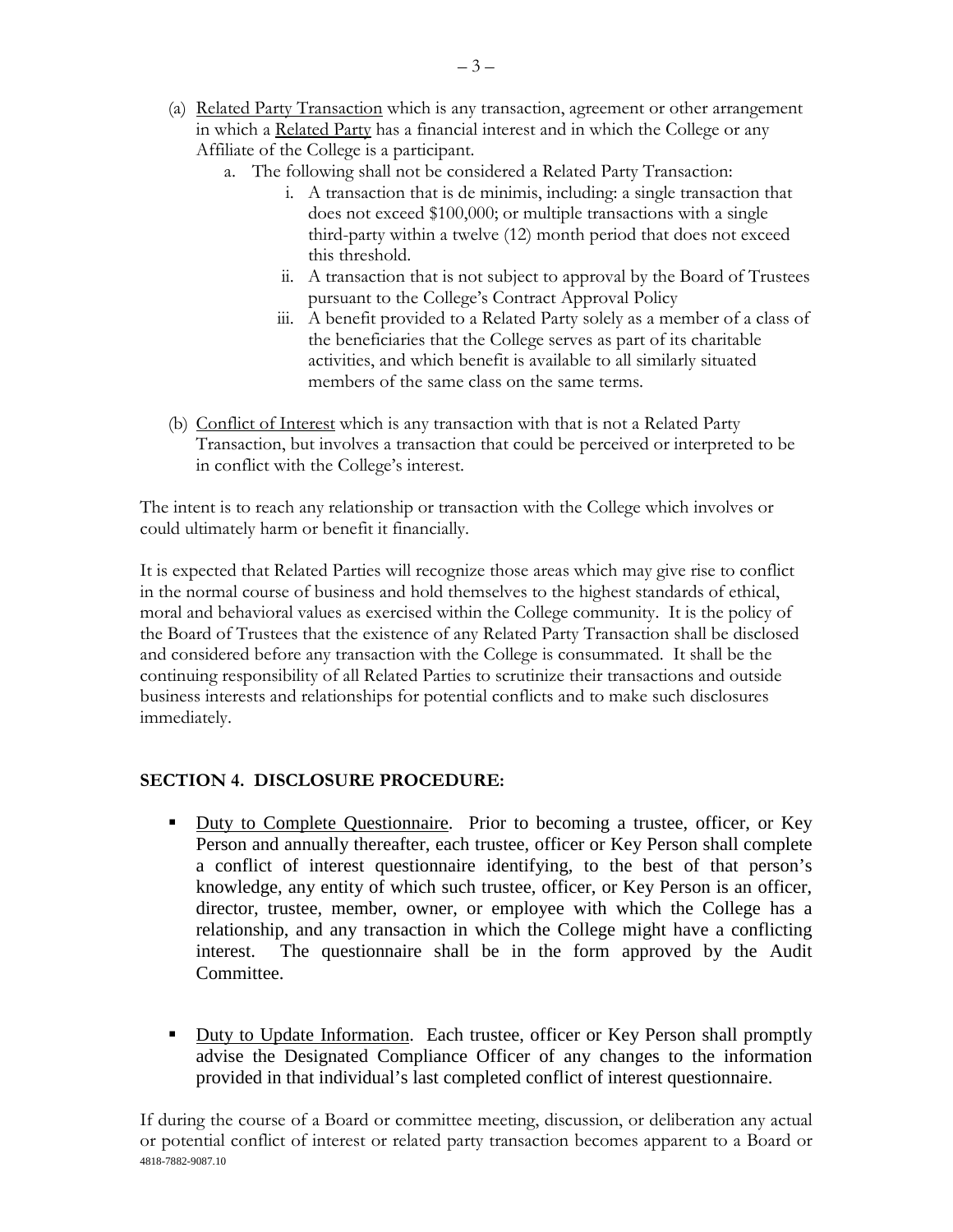committee member, the Board or committee member must disclose such actual or potential conflict to the Board of Trustees or committee. If another Board or committee member becomes aware of any actual or potential conflict of interest or related party transaction, he or she shall disclose such conflict if the conflicted Board or committee member is absent. In both cases, such disclosure shall be made a matter of record.

The Designated Compliance Officer will ensure that all individuals required to complete an annual disclosure statement do so in accordance with this Policy. If any individual fails to comply with the Policy's disclosure requirements, the Designated Compliance Officer will report such failure to the Audit Committee or the Board of Trustees, which shall recommend appropriate corrective action

#### **SECTION 5. DISCLOSURES AND LIST OF RELATED PARTIES:**

All disclosures of interests in completed questionnaires or subsequent advice shall be compiled and reported by management to the Board of Trustees.

A list of Related Parties identified through the annual disclosure process shall be assembled and provided to employees of the College or other individuals who have authority to sign contracts, enter into transactions and sign checks on behalf of the College. Such individuals shall be responsible for reviewing the list of Related Parties before entering into a transaction to confirm whether it is a Related Party Transaction.

# **SECTION 5. REVIEW PROCESSES:**

# **Review Process for Related Party Transactions**

Once a Related Party Transaction is identified, the individual who identified the Related Party Transaction shall complete a Related Party Transaction Review Request (attached to this Policy) and submit the form to the Designated Compliance Officer.

Upon receipt of a Related Party Transaction Review Request, the Designated Compliance Officer shall convene a meeting of the Audit Committee to review the Related Party Transaction before it is entered into by the College. The Audit Committee shall review the Related Party Transaction to confirm that it is fair, reasonable and in the College's best interests to enter into the transaction **after** the transaction is approved in accordance with the College's contract approval or purchasing policy. The Audit Committee shall utilize the following process to approve transactions subject to this Policy:

- (a) The Audit Committee must approve in advance the Related Party Transaction. Any member of the Audit Committee who has a financial interest in the transaction may not participate in the vote, nor may he or she be present during voting or deliberations.
- (b) The Audit Committee must make its decision in reliance on appropriate data as to comparable arrangements to the extent they are available.<sup>[2](#page-3-0)</sup>

<span id="page-3-0"></span><sup>4818-7882-9087.10</sup> 2 This is required for any Related Party Transaction in which a Related Party has a substantial financial interest (not defined by the Act).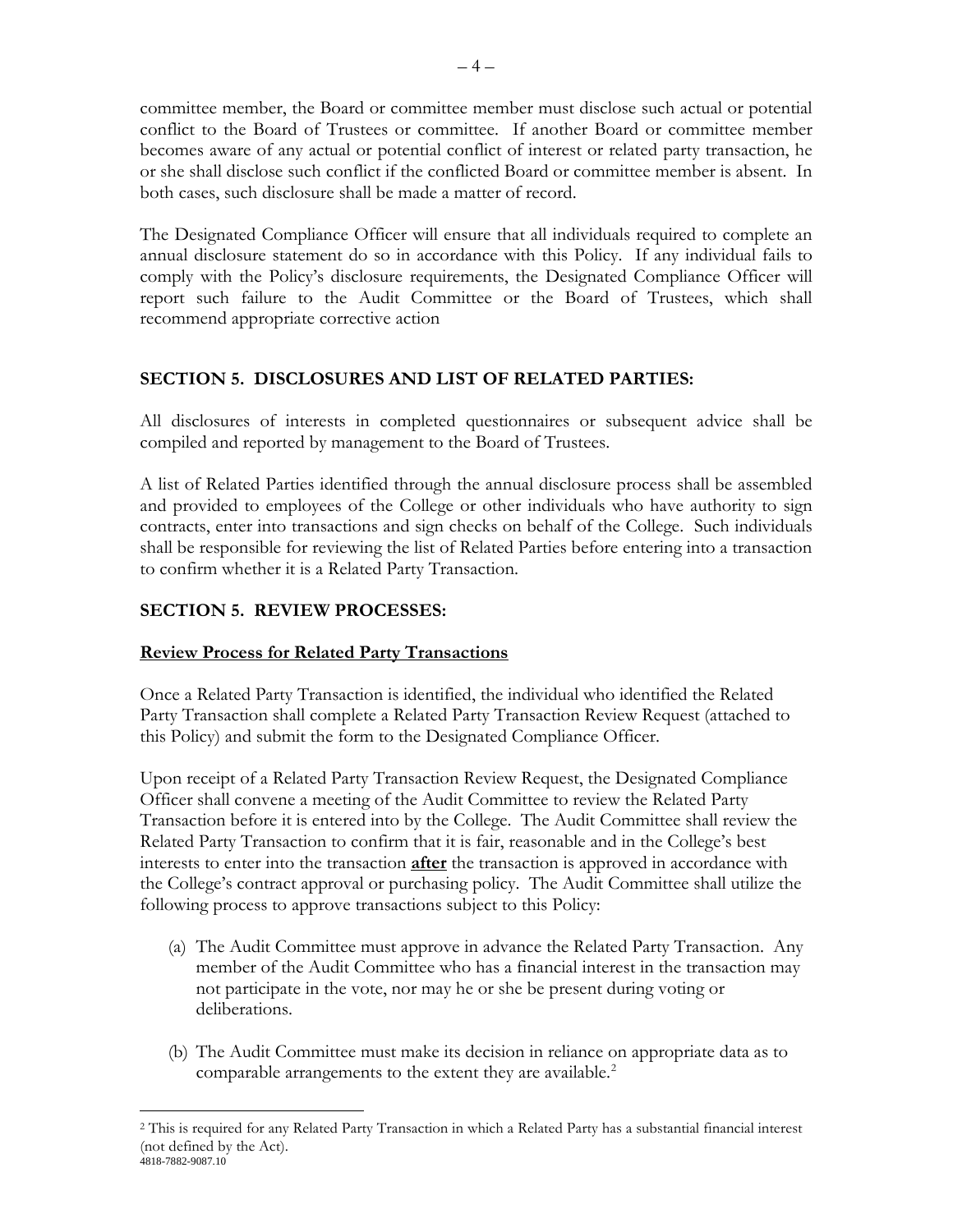(c) The Audit Committee must adequately document its decision and deliberations in the corporate records.

#### **Review Process for Conflicts of Interest**

A potential Conflict of Interest should be disclosed as it arises for consideration by the Board, committee or individuals reviewing the matter to determine whether a Conflict of Interest exists and whether the individual should be recused from deliberations and voting.

If the Board or committee determines that a Conflict of Interest exists, then the individual with the Conflict of Interest may not participate in the vote, nor may he or she be present during voting or deliberations on the matter, nor may he or she attempt to influence improperly the deliberation or voting on the matter giving rise to such conflict.

The Board or committee should also adequately document its decision and deliberations in the corporate records.

#### **Compensation Decisions**

Compensation decisions for Related Parties are a Related Party Transaction. All recommendations for such matters shall be referred to the Audit Committee for review in accordance with this policy once a recommendation is made by the Board of Trustees or designated committee charged with oversight of compensation matters.

The Related Party shall not participate in the deliberations or voting on any matter relating to his compensation, provided, that a trustee may participate in deliberation or voting on compensation for services as a trustee that is made available or provided to all trustees on the same or substantially similar terms. Such individual may provide information to the designated committee or Board of Trustees reviewing the compensation decision.

All compensation will be measured against an appropriate recognized survey or surveys for compensation (if applicable) of corresponding rank, position and/or specialty in the same or a *comparable* geographic area as that of the College. There shall be sufficient and adequate documentation to support the reasonableness and appropriateness of all compensation decisions. All deliberations regarding compensation of a Related Party shall be documented in the minutes of the designated compensation committee and the Board of Trustees as well as the Audit Committee.

#### **SECTION 5. MISCELLANEOUS:**

#### **Quorum and Voting**

Trustees or committee members who are present at a meeting, but not present at the time a vote is taken due to a conflict of interest or related party transaction shall be deemed present at the time the vote is taken. $3$ 

<span id="page-4-0"></span><sup>4818-7882-9087.10</sup> <sup>3</sup> This will essentially count as a "no" vote by the individual who is recused from voting.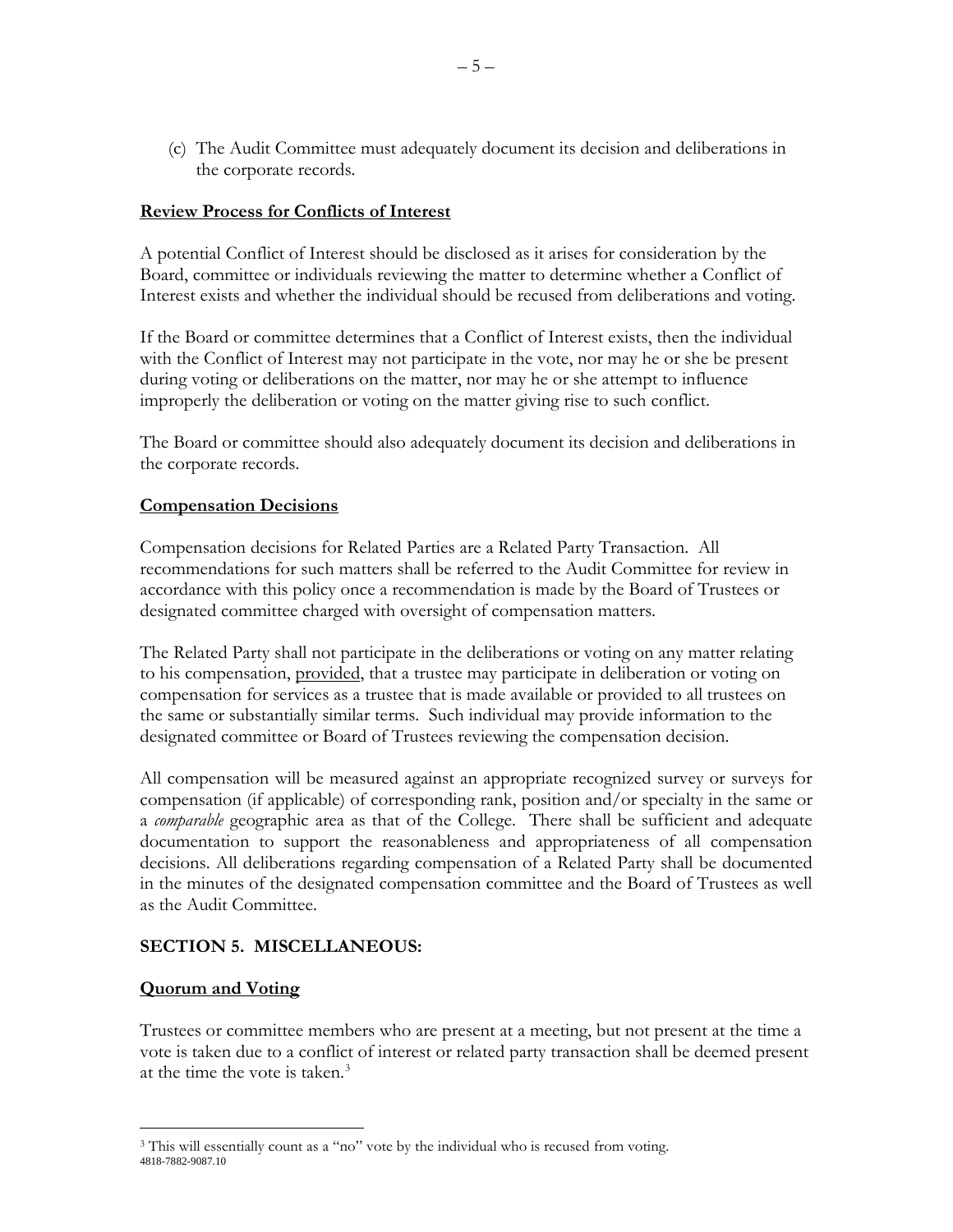# **Violations of Conflict of Interest Policy**

If the Audit Committee determines that an individual has failed to comply with the policies and directives set forth in this policy statement, it shall recommend or take appropriate corrective action.

#### **Administration**

This policy statement and the policies and directives which it sets forth shall be adopted by, implemented by and administered for the College by the Audit Committee. Questions about this policy statement may be directed to the Secretary or Designated Compliance Officer] at [telephone number] or [e-mail address].

The Designated Compliance Officer shall be the Secretary of the Board or other staff member of the College as may be designated by the Audit Committee.